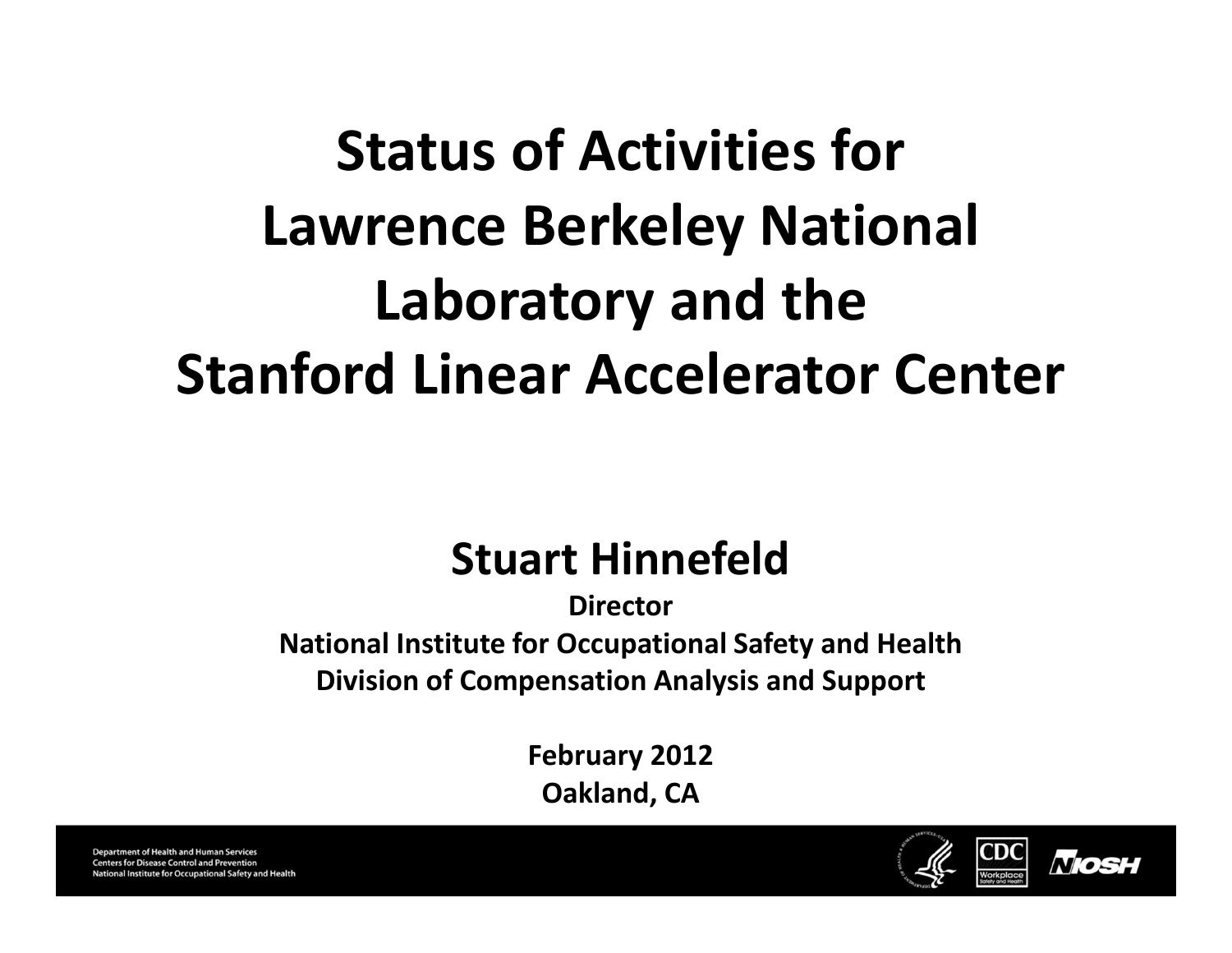## Activity on the LBNL Issues

- Add more background information to the site description section
	- Will make this section in the TBD more comparable with what is done for other sites
	- Responds to issues 1 and part of 5 and 13

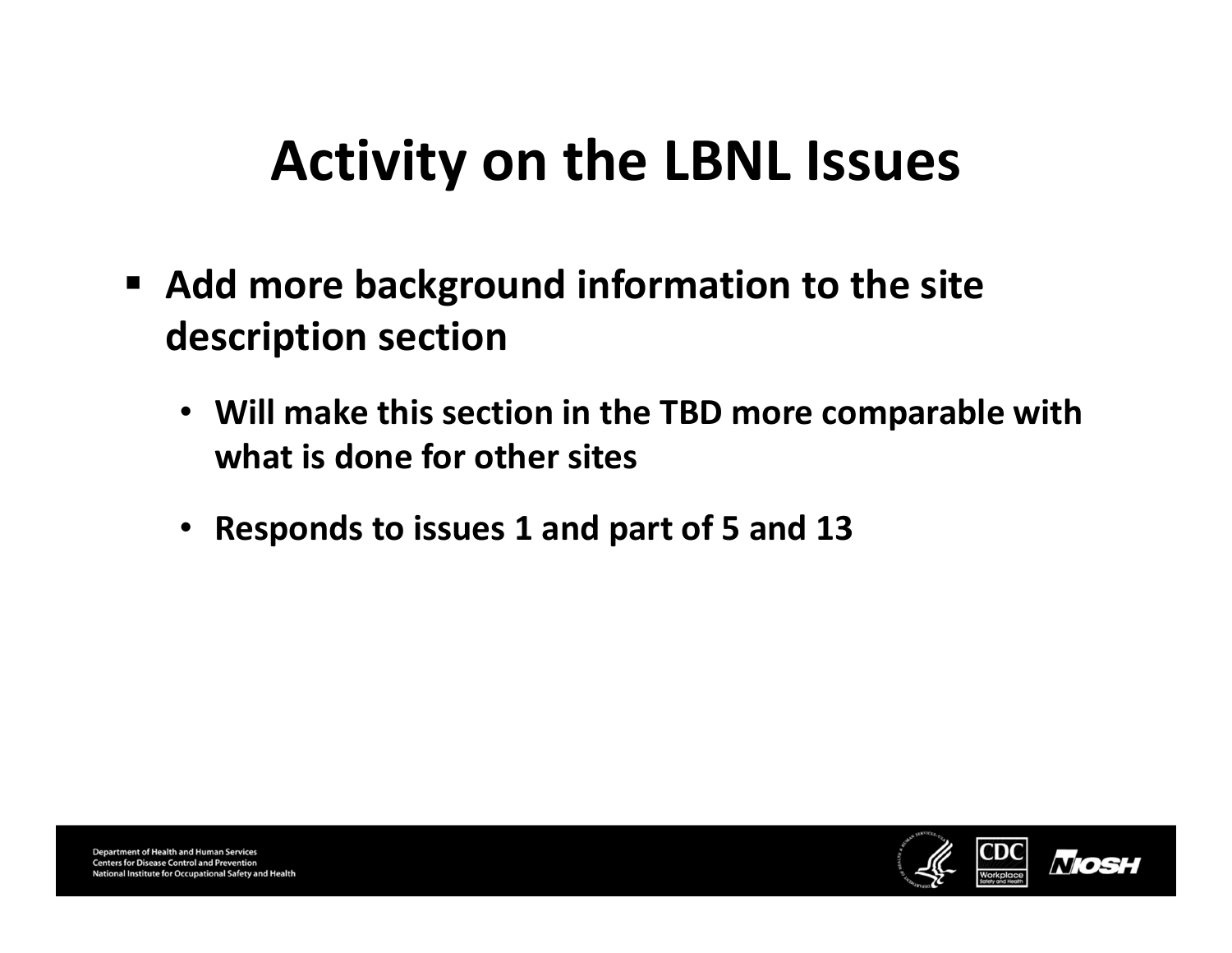# Activity on the LBNL Issues—cont.

- Perform a data adequacy and completeness evaluation on the internal and external dosimetry data
	- Demonstrate that the monitoring program in place was adequate for the exposures at the site and that there are no significant amounts of data missing
	- Expand on how unmonitored workers are assigned doses and if coworker models are needed
	- Results of this analysis will be issued in a white paper
	- Responds to item 2, 4, 11, and 12 on the issues matrix some of it also may tie into issue 1 (relating monitoring activities with operations)

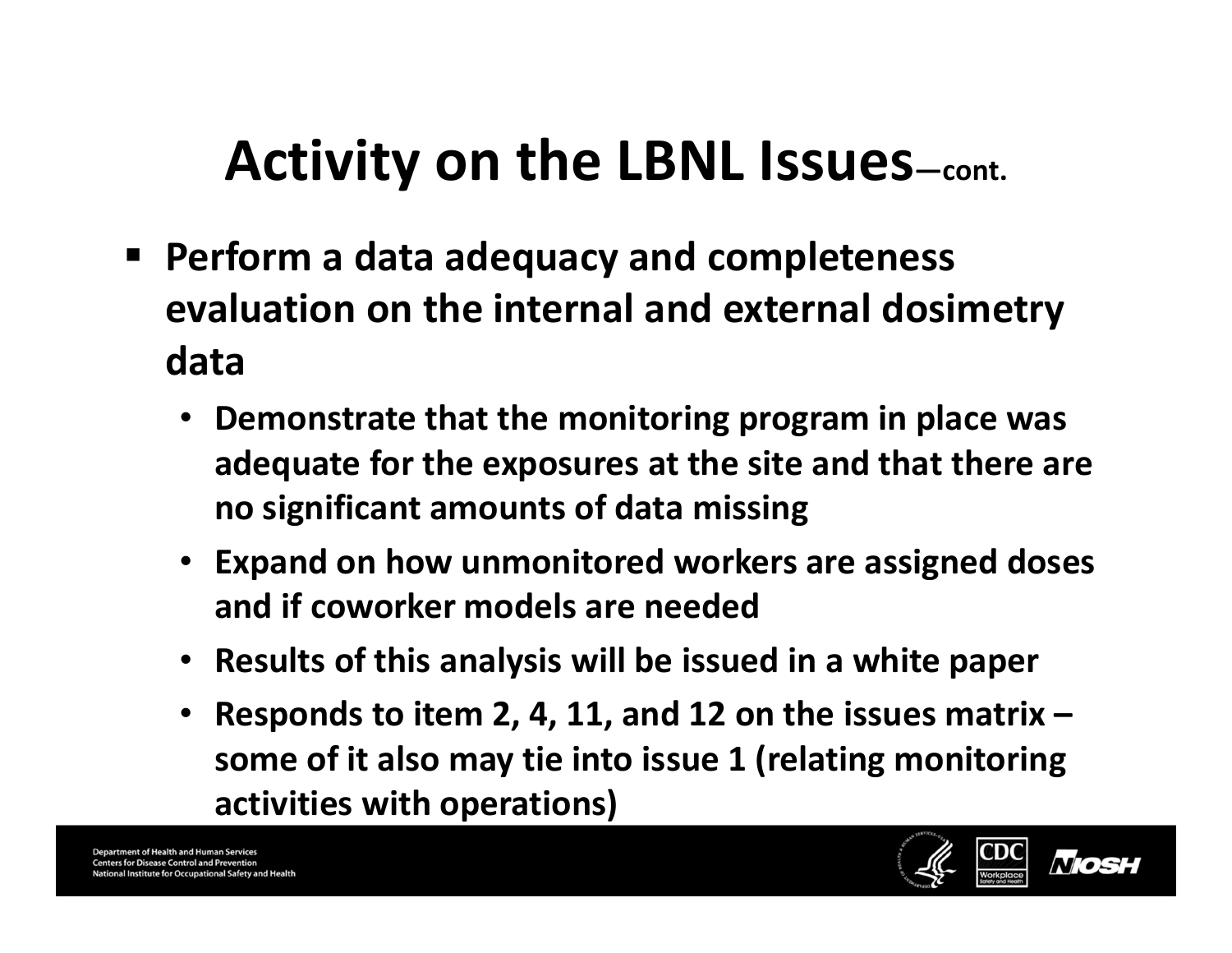# Planned TBD Updates

- Provide additional information to the NIOSH response to issue 3 about Super S uranium and thorium
	- Addresses type S classification of the ICRP 66 lung model versus the older ICRP 30 class Y classification
	- Responds to issue 3 of the issues matrix
	- Will be incorporated into the next TBD revision and the updated issues matrix

**Department of Health and Human Services Centers for Disease Control and Prevention** nal Institute for Occupational Safety and Health

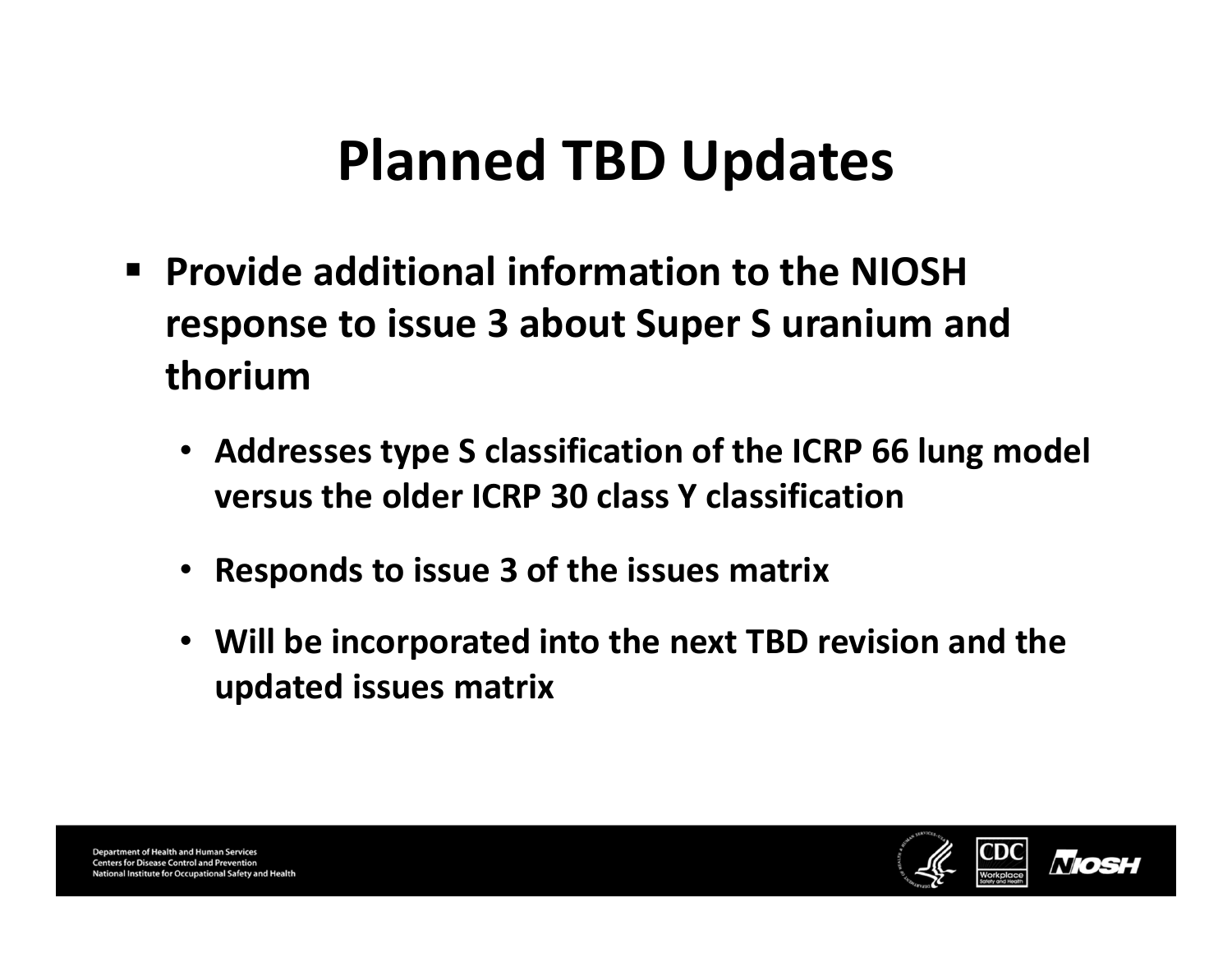# Planned TBD Updates—cont.

- Review information in table 6-5 based on the reference suggested in the NIOSH response and historic source term information and update Table 6-5 for all years and all major accelerator operations (Issue 5)
- Review table information based on reference suggested in the NIOSH response and historic source term information and update Table 6-5 for all years and all major accelerator operations (Issue 5)

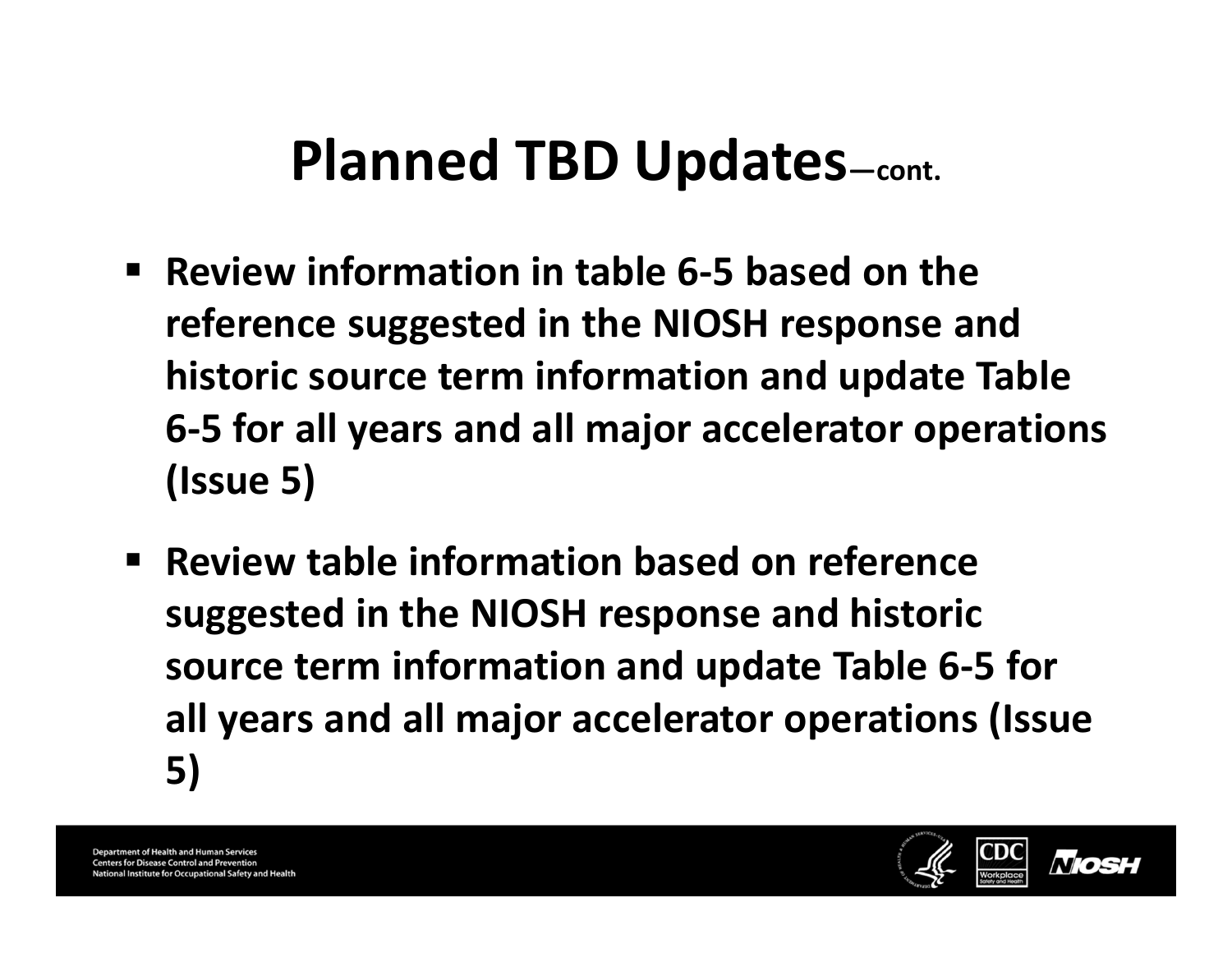# Planned TBD Updates—cont.

- $\blacksquare$ Revise Table 6-4 in next TBD (Issue 6)
- Reference TIBs listed in NIOSH response in next TBD revision (Issue 7)
	- DCAS TIB 10, Rev 4: Best Estimate External Dose Reconstruction for Glovebox Workers
	- DCAS TIB 13, Rev 1: Selected Geometric Exposure Scenario Considerations for External Dose Reconstruction at Uranium Facilities
- Add information on Co-60 irradiator—change guidance for the radionuclide assignment for internal dose from beta contributors (Part of issue 13)

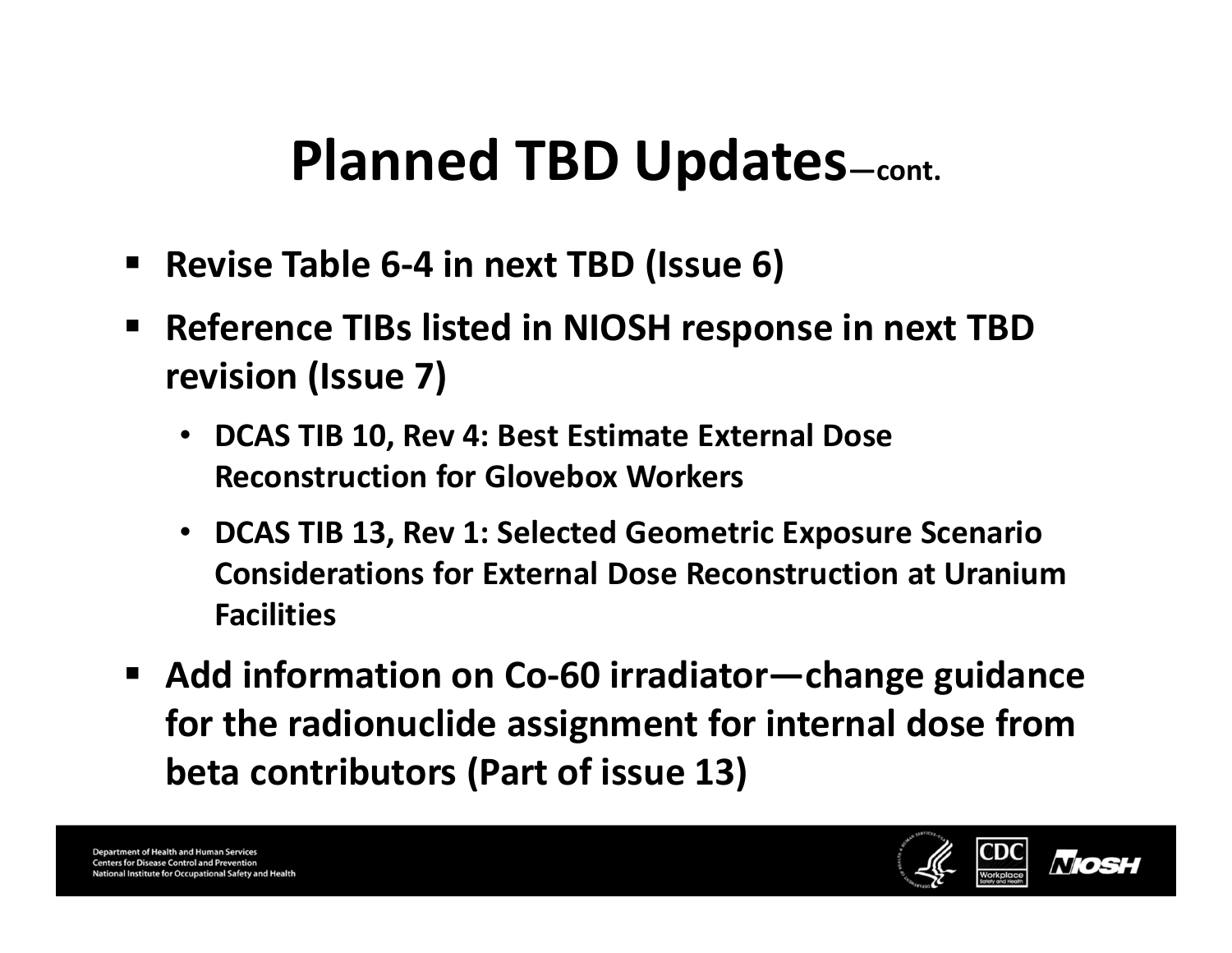## Dose Reconstruction Activity for LBNL

NIOSH OCAS Claims Tracking System Information available as of February 22, 2012

| <b>E</b> LBNL claims referred to NIOSH                                      | 199 |
|-----------------------------------------------------------------------------|-----|
| <b>LBNL claims remaining at NIOSH</b>                                       |     |
| LBNL claims pulled without a<br>completed dose reconstruction               | 33  |
| Dose reconstructions completed for claims<br>that meet the class definition | 159 |
| Cases with a PoC > 50%<br>34                                                |     |
| Cases with a PoC $<$ 50%<br>175                                             |     |